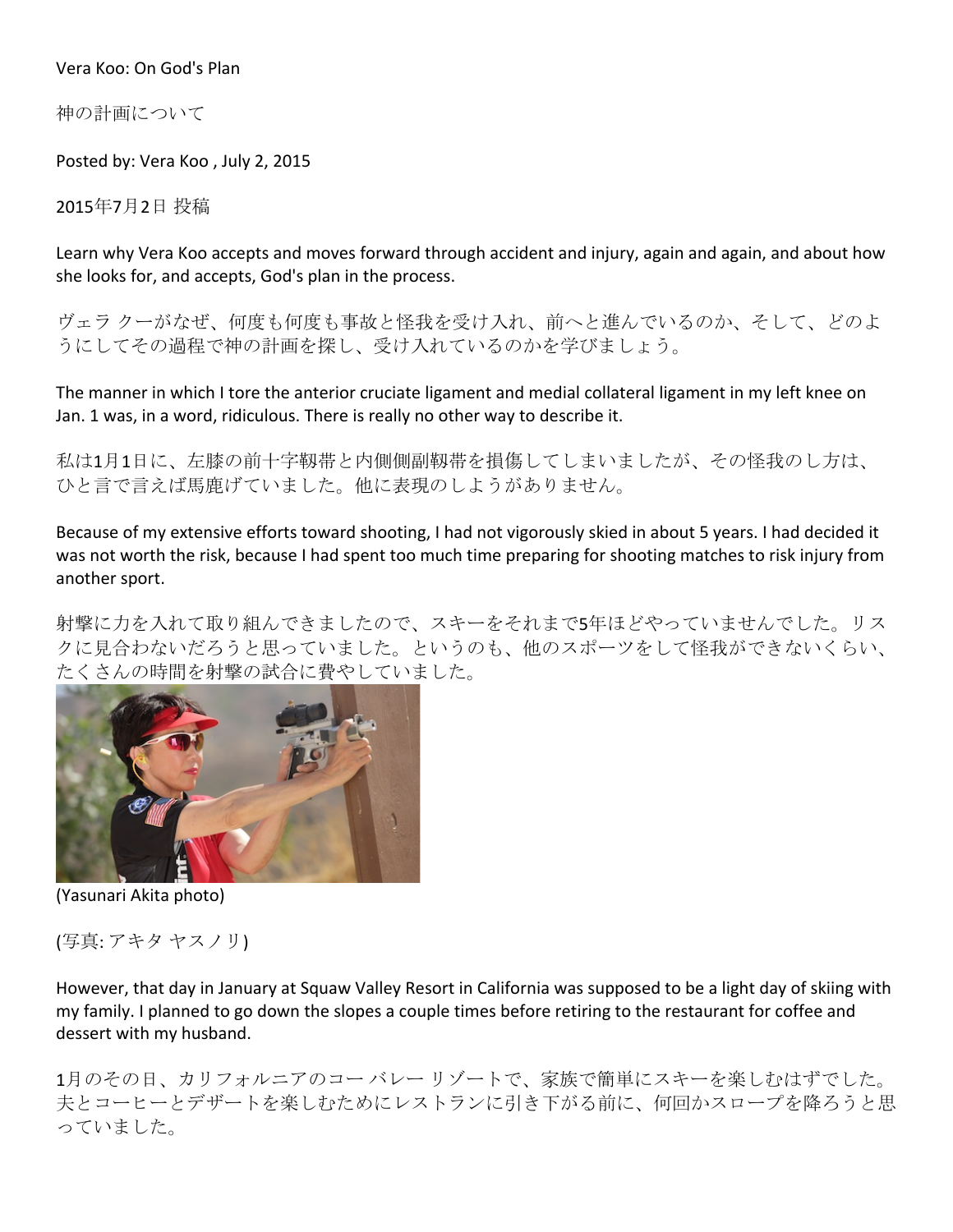I am a skilled, experienced skier. I have come down double-black diamond slopes. I am very familiar with Squaw Valley, having skied there for 27 years.

私は、スキーの経験、技能ともに豊かな人間です。ダブルブラックダイヤ級のスロープもいくつか 降ったことがあります。スコーバレーで27年間スキーをしてきましたから、とても慣れ親しんでい たことは確かです。

A couple trips down the slope should have been no trouble. And yet, I never even skied. No sooner had I gotten off the lift chair than my skis got tangled with my granddaughter's. I fell to the ground. I heard a pop, and I screamed in pain.

スロープを何度か降りるのは問題なかったはずなのです。しかし、スキーすらしていませんでした。 私がリフトの座席から降りた途端に、私のスキー板が孫娘のものと絡まってしまい、私は地面に衝突 してしまいました。弾ける音がして、私は痛みに叫びました。



The day of the skiing accident (Photo by DZR Shoe Company)

スキー場でおこったアクシデントの日(写真:DZR シューカンパニー)

In the moments after the injury, I did not feel regret. I did not feel sorrow, nor anger.

怪我をした後、私は後悔も悲しみも、怒りすら覚えませんでした。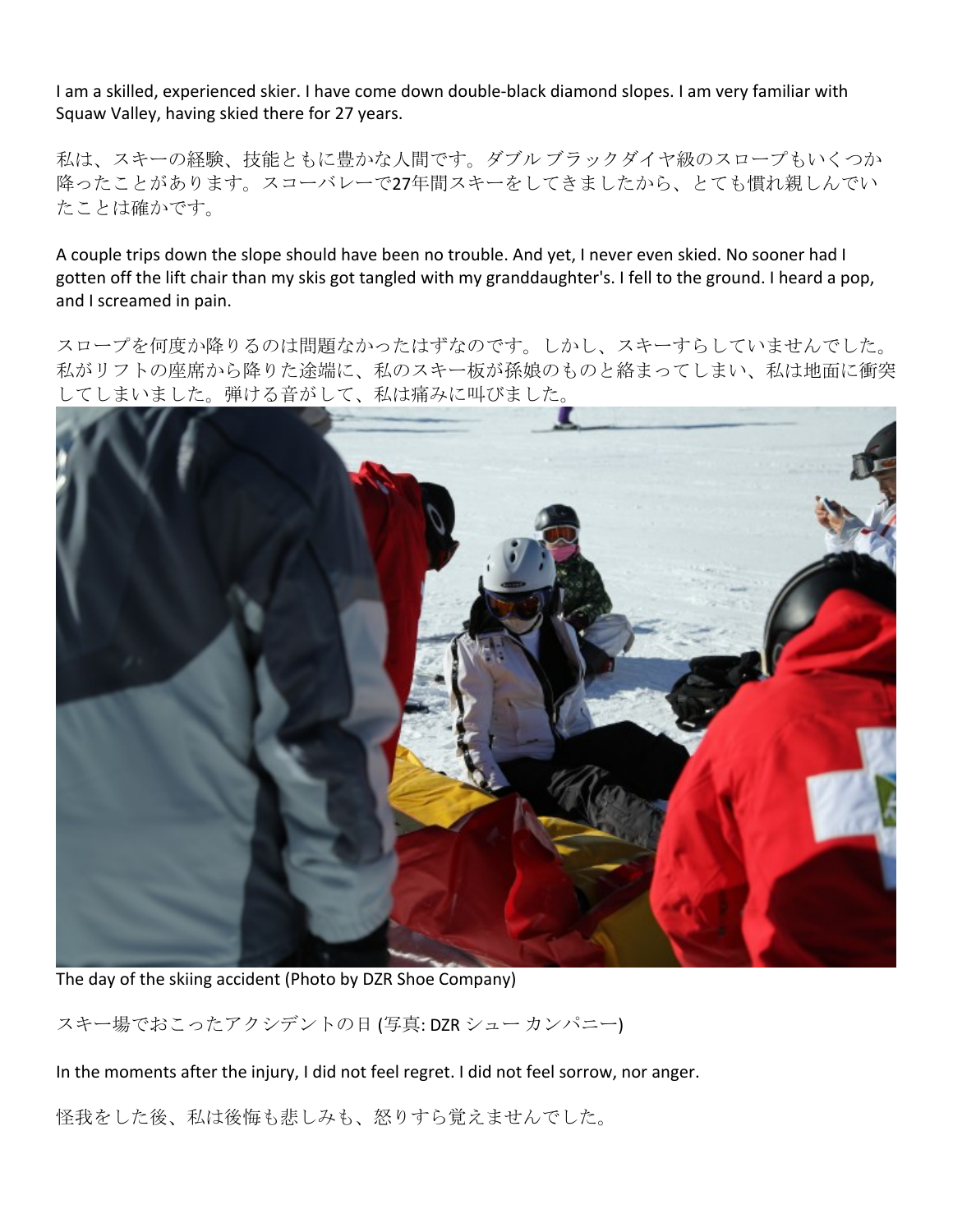The injury occurred in such a ridiculous manner that there is no questioning it was part of God's plan. I strongly believe everything happens for a reason. I am not to question God's plan. He has used injuries in the past to teach me lessons.

怪我をしてしまったやり方がとても馬鹿げていたので、これが神の計画の一部であることは間違いあ りませんでした。物事は理由があるから起こると、強く信じています。神の計画に疑義を突きつける つもりはありません。神はこれまで、私に教訓を与えるために「怪我」を用いてきたのですから。



(Shun Chu photo)

(写真:シュンチュー)

My knee injury brought to mind a series of injuries I sustained about 6 or 7 years ago. Each injury got progressively worse.

私は膝を怪我したことで、6、7年前に経験した一連の怪我を思い出しました。怪我する度に、その 内容は悪くなっていったのです。

In the first instance, I was trying to close a bathroom window without stepping out of the shower when I fell out of the tub and bruised my thigh.

まず初めの怪我でしたが、シャワーを出ずに浴室の窓を閉めようとして、バスタブの外に転げ落ち、 腿に痣をつくってしまいました。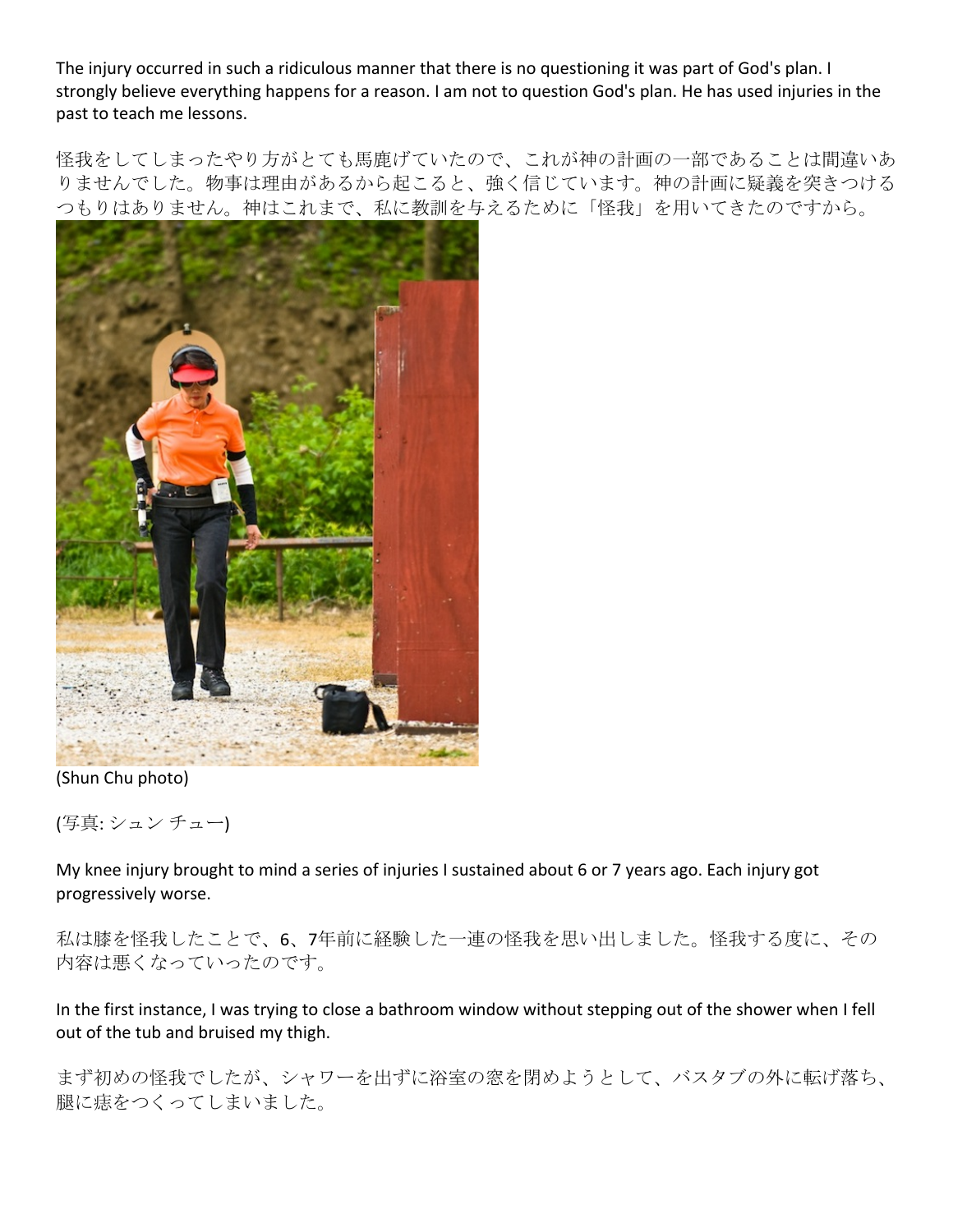A short time after that, I wanted to grab a cooler from a shelf in the garage. I could not reach the cooler from where I was standing. Instead of tracking down a ladder or a stool, I stepped on a round generator for a boost. I had done it many times before, but this time I was wearing slippers. When I reached for the cooler, I fell backward and landed on the cement on my tailbone and elbow. A doctor later told me I was lucky I did not sustain a more significant injury from that fall.

その後すぐ、ガレージの中でクーラーを棚から取り出そうとしていました。立っている場所からクー ラーには手が届きませんでした。梯子か椅子を見つけてくる代わりに、距離を稼ぐために丸い発電機 の上に乗りました。それまでに何度も同じやり方でやってきていましたから。でも今回、私はスリッ パを履いていたのです。クーラーに手を伸ばした時に、私は後ろへと転げ落ち、セメントの上に尾骨 と肘で着地しました。医者は後で、この程度の怪我で済んでラッキーだったと言っていました。

The third and final injury in that series also occurred in the bathroom. I apply my hairspray over the tub, and that area is slippery. Sure enough, I slipped and fell, hitting my head. That caused blood to gush from my head like ketchup from a bottle. Yet, once again, I had avoided any major injury.

この一連の怪我で3つ目、そして最後のものですが、これも浴室で起こりました。私はバスタブでへ アスプレーを使っていましたでしたので、そのあたりは滑りやすくなっていたのです。もちろん私は 滑ってしまい、頭を打ちました。ボトルからケチャップが出るように頭から血が勢い良く出ましたが それでも私はまた大怪我を避けることができました。



(Vera Koo photo)

(写真: ヴェラ クー)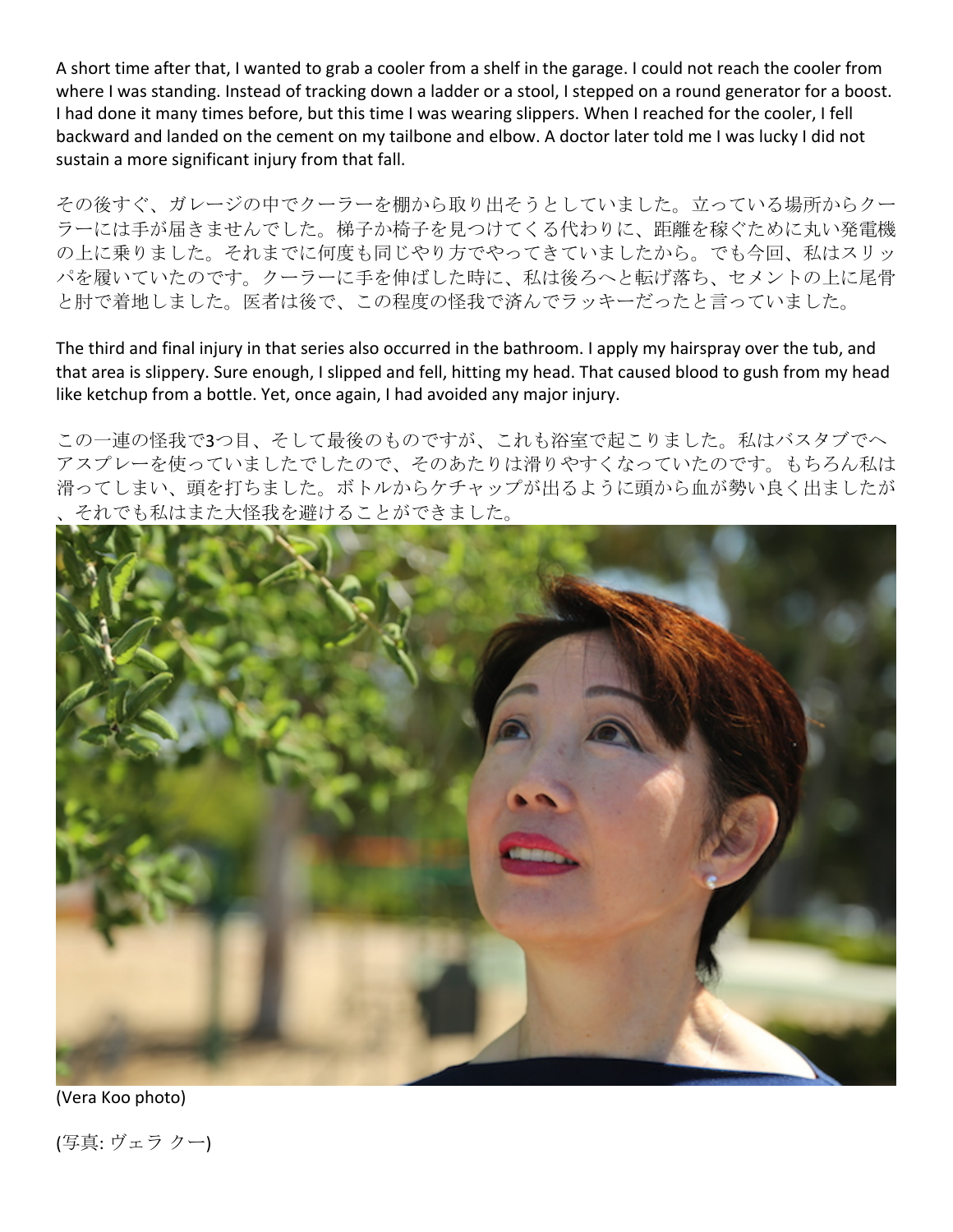After this series of injuries, I wondered why I had fallen 3 times in such a short period. I went to see a doctor, but there was nothing wrong with my brain or balance. I also went to see an intuitive counselor and asked when my streak of bad luck would end.

この一連の怪我の後、私はどうしてこんなに短期間に3回も怪我をしてしまったのか不思議に思いま した。医者に診てもらいましたが、私の脳やバランスには問題ありませんでした。また、直感カウン セラーのもとも訪ね、いつ不幸体質が治るのか聞きました。

The counselor told me that once I started paying better attention to what I was doing, the falls would stop. The counselor was right.

カウンセラーは私に対し、やっていることにもっと注意を向けるようにしたら転ばなくなりますと、 言っていました。カウンセラーは正しかったのです。

Each time, my falls could have left me in worse condition than they did. They were a warning. When life lessons are dealt to you, if you learn fast, you can avoid future problems. It took me a while to learn, but I finally understood the lesson.

毎回、転ぶ度に、私が被った怪我よりもさらにひどい怪我をしていたかもしれないのです。これらは 警告だったのです。もし人生の教訓を与えられたとき、もし早く学べば、さらなる問題を避けること ができます。私は学ぶまでに時間がかかりました。けれども最終的には理解できたのです。

I needed to be more cautious and stop trying to cut corners. Each fall was a result of me trying to save a couple minutes of time or simply being careless. The falls were God's way of telling me I have to slow down.

私はもっと用心深くなり、近道をするのをやめなければなりませんでした。転んでしまったのは全部 、私が数分間の時間を節約しようとしたり、単純に注意不足だったから起こってしまったのです。神 は私を転ばせることで、私にスローダウンするように言っていたのです。

God always has been merciful when it comes to my injuries. When I tripped over a rope after a shooting practice in April 2013, resulting in me fracturing the tibia and fibula in my right leg and chipping a bone in my ankle, I could have been left with great pain in the aftermath. The injury occurred while I was practicing in Columbia, Mo., and I returned to California with 156 pain pills that the doctor had prescribed. I only took maybe 5 or 6.

神は怪我に関して、いつも慈悲深くあり続けてくれました。2013年4月、射撃の練習の後、ロープで 転んでしまった時に、右足の脛骨と腓骨にヒビが入ってしまい、また足首の骨が削れてしまいました 。その後、大きな痛みに襲われていたかもしれないのです。ミズーリ州のコロンビアで練習をしてい る時にも、怪我をしてしまいました。私はカリフォルニアへ、医師に処方してもらった痛み止め156 錠とともに戻りました。私は5、6錠しか使いませんでした。

## The injury was a humbling experience, but not a terribly painful one.

怪我は私を謙虚にさせる経験でしたが、ひどく痛みを伴うものではありませんでした。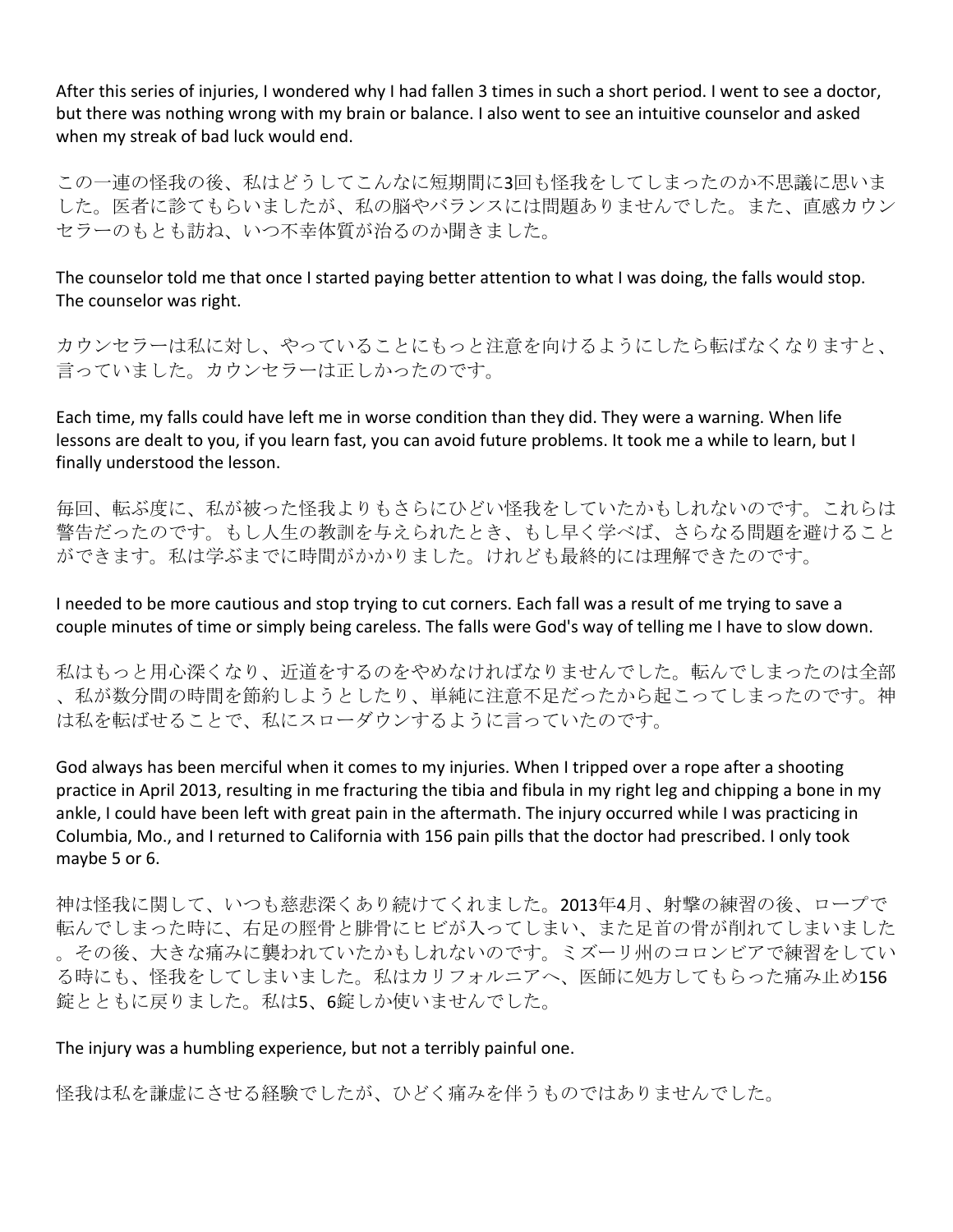The same has been true in the aftermath of this knee injury. I was not left with great pain from the surgery to repair the injury or throughout my rehabilitation. Once again, God was kind.

これはこの膝の怪我の後も同じでした。怪我を治すための手術からも、リハビリの間も大きな痛みに 襲われることはありませんでした。もう一度、神は親切であってくださったのです。

I do not know yet what God's plan is for me as it pertains to this latest injury. Shortly after the injury, I had some ideas of what His plan might be.

この最後の怪我に関して、神がどのような計画をされていたのかはまだ分かりません。怪我の後すぐ 彼の計画がどのようなものか、いくつか思い当たるところがありました。



Vera and daughter.

娘と一緒に

It might be that God was telling me I needed to spend more time at home. With my dedication to shooting, I am frequently on the run, training for an upcoming competition or shooting at events across the country.

神はもしかしたら、私にもっと家で過ごすように言っていたのかもしれません。射撃に尽力してきま したから、私はしばしば、次の大会のためのトレーニングや国中で行われるイベントのために、走り 回っていました。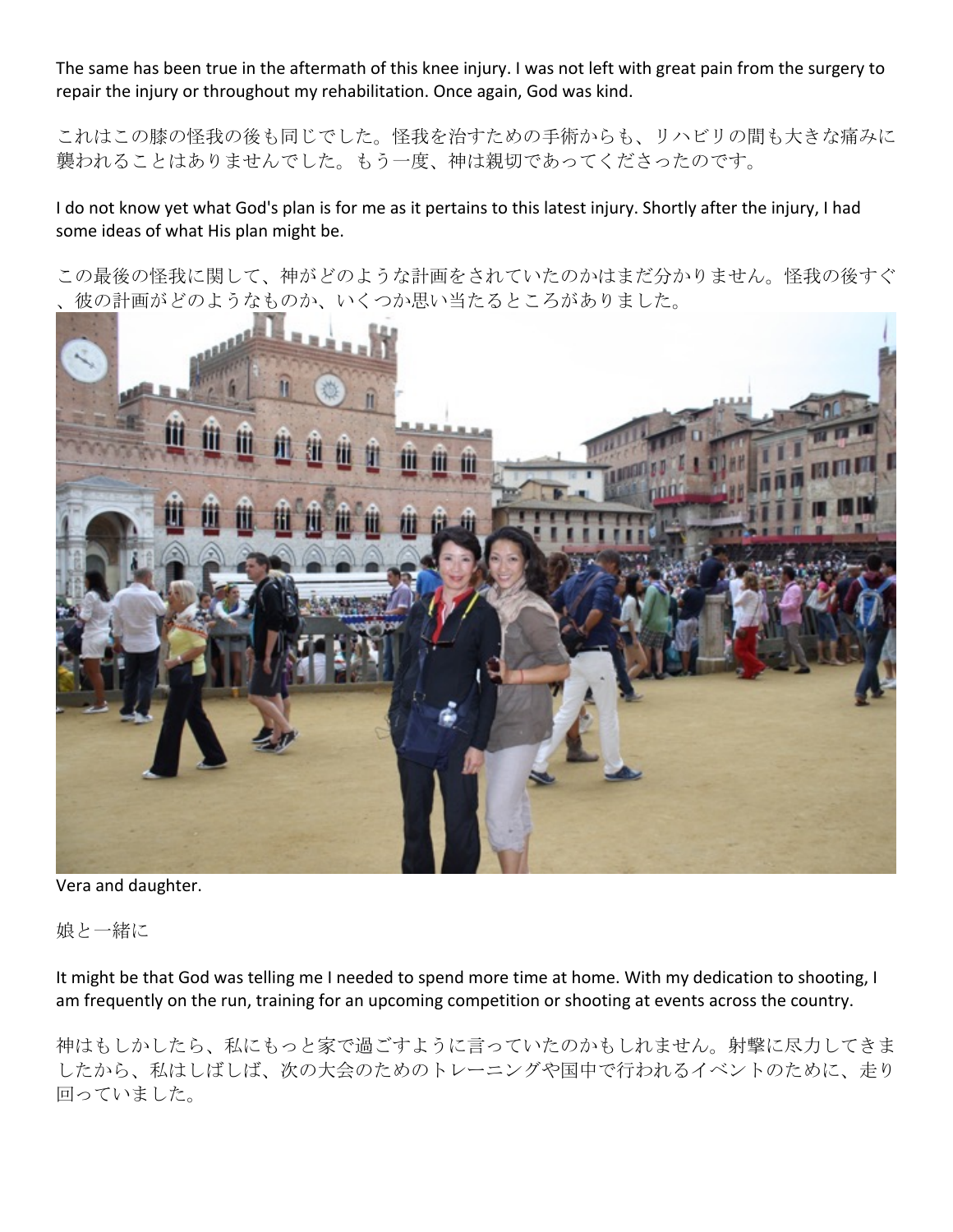Maybe He was offering me a chance to take more time to focus on my writing projects. I have been working on a book for some time, but a few months before the injury, the project hit a snag. It is a project I plan to see through to its completion, despite the hiccups that have come up previously.

神はもしかしたら、私に執筆に力を注ぐ時間をくださったのかもしれません。本を書くためにある程 度時間を費やしてきましたが、怪我をする数カ月前に障害に突き当たってしまっていました。私は、 一度は中断してしまったこの本を、最後まであきらめずに書き終えるつもりでした。

Maybe it is time I begin thinking about starting a small business. Given my lifelong interest in art, I have given consideration to possibly starting a design company.

もしかしたら、小さなビジネスを立ち上げることを考え始める時なのかもしれません。人生を通じて アートに関心を持ってきましたので、デザインの会社を始めることを検討したことがあります。

The truth is, even though I had some ideas for what God's plan was, I do not know for sure. Sometimes His plan is not revealed until a year or 2 down the road. I am OK waiting for the answer.

本当のところは、神の計画したところについて、いくつか思い当たるものもあるものの、それが確か かどうかは、うかがい知りかねます。時として神の計画は、1年か2年、時間が経たないと分からな いのです。私にとって、その答を待つのは問題ありません。

God has always been kind to me, and even in these instances of adversity, I have learned to trust His plan.

神はいつも、私に親切であり続けてきました。困難な局面でも、私は神の計画を信じることを学びま した。



Regardless of what Vera Koo does, she will always be an inspiration to women in the shooting sports.